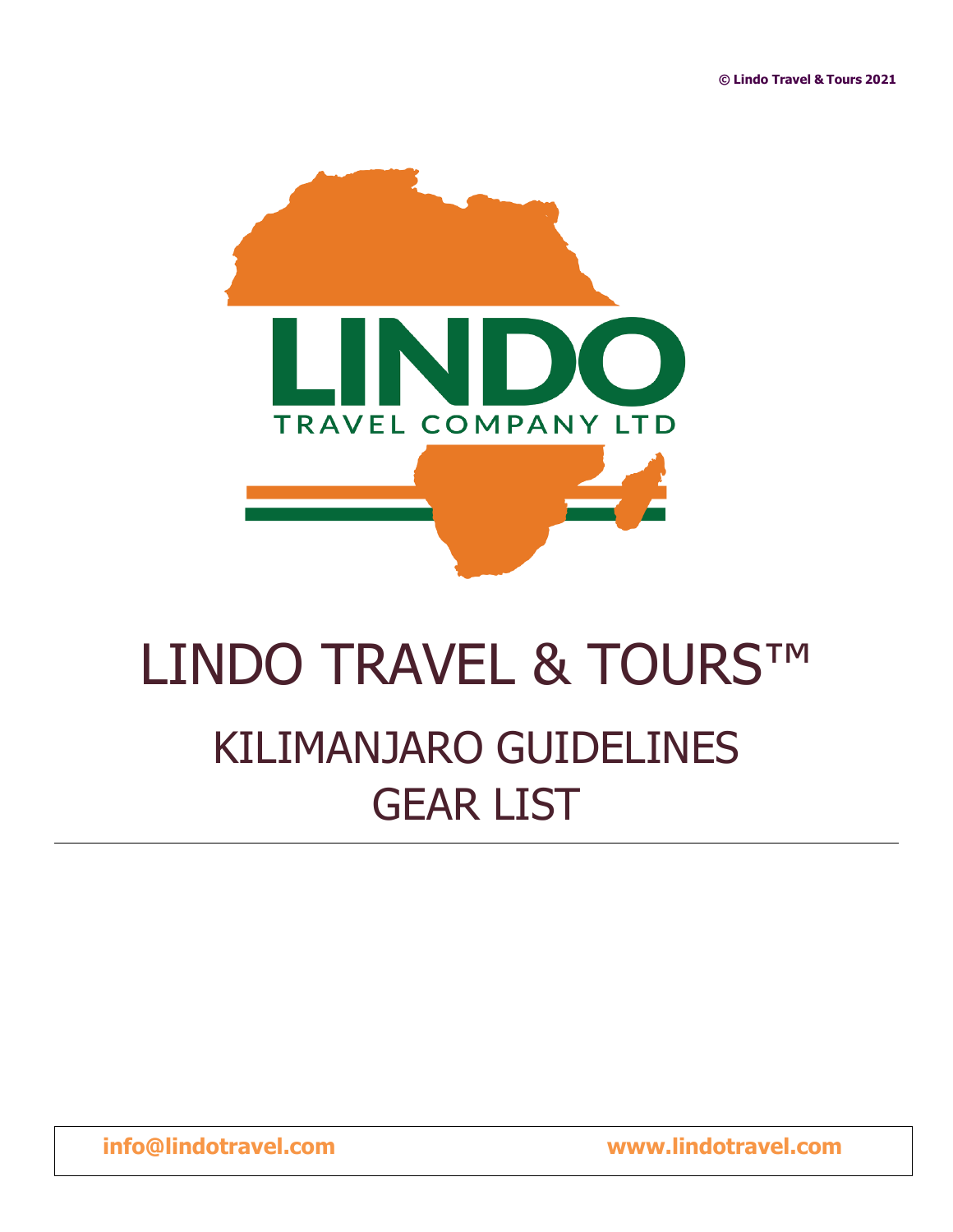# CLOTHES AND EQUIPMENT

You are responsible for bringing personal equipment and clothes while communal equipment (i.e. Tents, food, cooking items, etc.) Is provided. Next page provides a gear list of required, recommended and optional items to bring. Make sure the equipment is high quality and suitable for high mountain expeditions.

The clothes listed are for hiking during the day, lounging in the camp, and for sleeping. **Layers are important so** you can adjust your clothing to variable temperatures. Inner layer should be moist wicking – no cotton. Next layer should be insulating and warm, and your top layer should be waterproof but breathable.

All extra luggage not related to your climb can be stored in our office. Be selective in what else you take with you. Our porters are limited to carrying 35 lbs. (15 kg) of your personal belongings. Excess weight requires additional porter(s) and must be reported to us on beforehand.

**Advice!** Sharing is caring. If you travel in a group, coordinate who brings what so you can reduce weight by sharing mosquito repellent, wet wipes, sunscreen etc.

Checked-in luggage might get lost or delayed on the way to Tanzania. Therefore, you should prepare for this possibility by wearing or carrying on the items that are essential to your Kilimanjaro climb. You should wear a hiking outfit on the plane, including a long sleeve shirt, hiking pants, underwear, socks, sock liner, and hiking boots. In your carry-on baggage, you should bring your backpack, waterproof jacket and pants, insulated jacket, toiletries, medications, camera and all paperwork. Make sure you wear/carry your hiking boots since wearing a different pair of boots on your climb will likely cause Blistering.

#### **Renting gear:**

Although you are expected to bring everything you need, most gear and equipment can be rented, Subject to availability and prior notice. Some people prefer to rent gear instead of carrying the long distance or having to buy new ones at high prices. While some equipment is too personal to rent (like beloved hiking boots), renting is recommended for gears that are clumsy to pack or unnecessary to buy (unless you plan other similar expeditions). Don't forget to notify us on beforehand if you like to rent equipment!

**Backpack** Balaclava \$20 per trip \$10 per trip Day Pack Down jacket \$20 per trip \$20 per trip **Gaiters** Glove Liners \$15 per trip \$10 per trip Gloves Hat (warm) \$15 per trip \$5 per trip Head lamp Oxygen tube \$10 per trip \$250 per trip Pillow \$10 per trip Poncho Scarf \$10 per trip \$5 per trip Sleeping bag Sleeping bag liner \$20 per trip \$5 per trip

#### **We recommend that you rent:**

**Gaiters** Poncho Sleeping bag Water bottle (insulated) Walking poles/sticks

**Socks Sunglasses** \$10 per trip \$10 per trip Bandana \$5 per trip Sun hat \$5 per trip Thermal T-Shirt Thermal tops \$10 per trip \$10 per trip Fleece/soft jacket  $$10$  per trip Thermal underwear  $$10$  per trip Walking boots Walking poles/sticks (pair) \$40 per trip \$10 per trip walking trousers Water bottle (insulated) \$15 per trip \$10 per trip Waterproof jacket Waterproof trousers \$20 per trip \$20 per trip